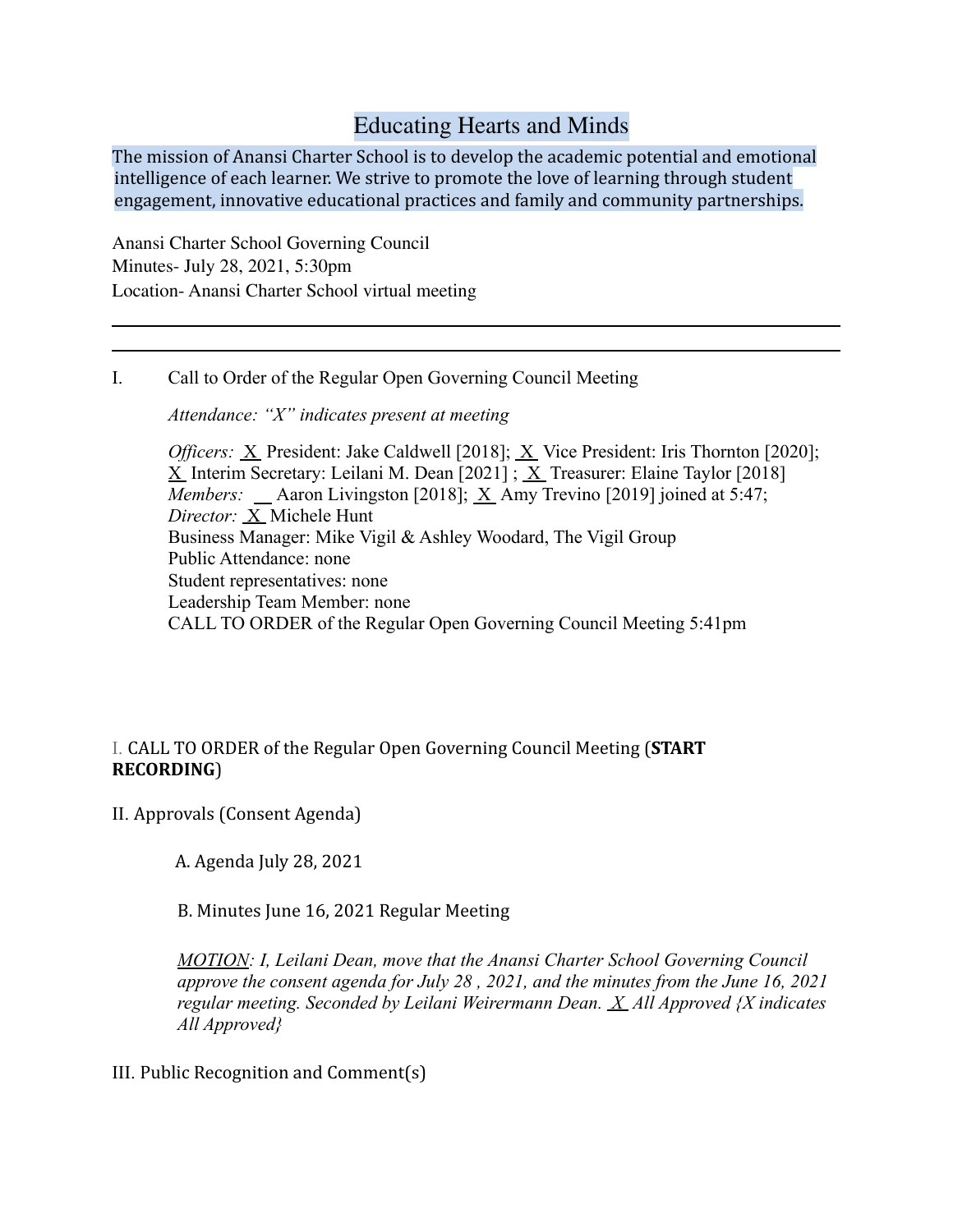## IV. REPORTS [Highlights, Questions, Comments)

A. Leadership Team Report: None

B. Financial Report: Mike Vigil & Ashley Woodard, The Vigil Group Budget Review

1. Budget Overview Summary Report

Ashley Woodard introduced and will now take over duties formerly carried out by Jennifer Vigil. Ashley Woodard- The revenue, expenditure, reconciliation, POs and check register reports all look good. We are in compliance with state regulations. There is a \$217,559 fiscal year carryover, and is subject to audit as it is \$90,000 more than projected.

2. BARs: Budget Adjustment Requests (action)

*No actioned needed*

3. Audit Review and approval (action)

Mike Vigil- We consistently receive strong reports from auditors. ACS has stellar record keeping thanks to Roberta and the help of the Vigil Group. 'Fiscal 20' audit had one finding with Vigil group concerning the difference between accounting methods; Accrual vs. Cash. This applied to State withholding reporting and presentation for fiscal year close-out. Vigil Group will present information in the future in the manner the auditor has requested. ACS Audit information can be found on page 262.

*MOTION: I, Jake Caldwell, move that the Anansi Charter School Governance Council approve and accept Audit as presented by Mike Vigil. Leilani Dean seconded. X All Approved {X indicates All Approved}*

C. Council Committee Reports

1. Facility: (Michele) Michele- School is focusing on Preventative Maintenance and has created an annual water inspection plan. [Inserted Michele's bulleted list from her Director Updates & Report:]

- HVAC System has been inspected and all filters are up to date, system is in compliance with NMPED Reopening Toolkit Guidelines (revised July 26, 2021)
- Fire Inspection will be complete July 30, 2021
- Water system has been repaired
- Organization and cleaning of all storage areas and sheds
- Fence repairs complete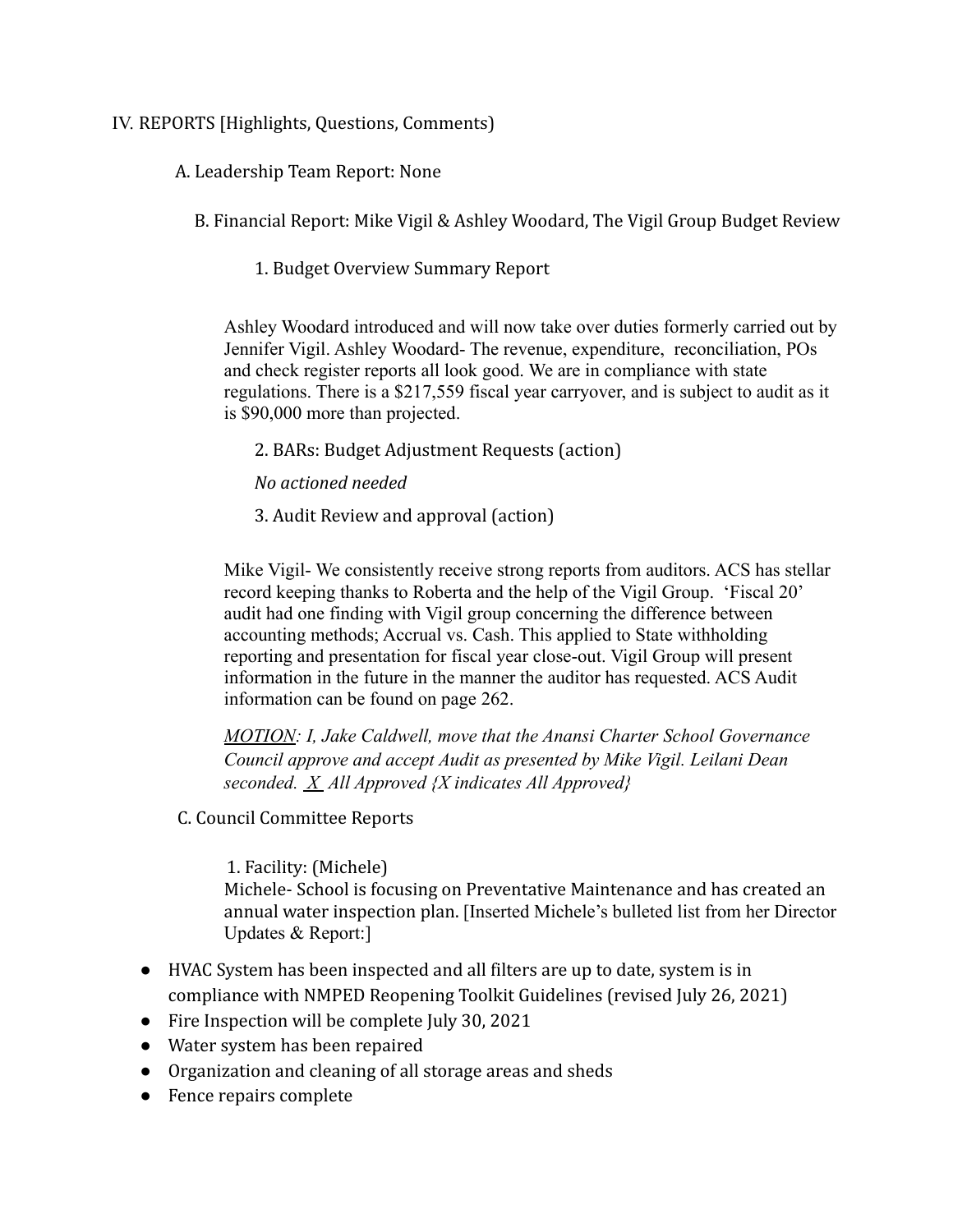- Close out of school addition underway
	- Cores on the locks need to be changed
	- $\circ$  Leak in the ceiling requires a repair
- On waiting list for completion of the front entry security system with CamNet
- Floors and carpets have been cleaned
- Campus is ready to receive students and staff

2. Program: (Michele Hunt) update on school model Michele- ACS will require masks for all staff and students regardless of vaccine status in the spirit of equity. There will be no open playtime in the mornings during drop off time 8-8:30. [Inserted Michele's bulleted list from her Director Updates & Report:]

- Anansi proposes a 100% in-person program for its students
- Arrival will be from 8-8:30am with students heading directly to classrooms in all grade levels
- Dismissal time will be 3:15-3:45, bus will pick up at 4pm, middle school dismissal time
- Classes will operate as individual cohorts for recesses, snack, and lunch
- Masks will be required for all staff and students indoors throughout the school day
- Masks will not be required for staff and students when outdoors
- 3 foot social distancing will be maintained to the best of our ability
- Unvaccinated faculty will participate in surveillance testing 1 time per month or 25% per week
- Unvaccinated students may voluntarily participate in surveillance testing with a school goal of 25% of the unvaccinated students per week.
- Anansi will provide bus transportation services, masks will be required with 2 students per seat
- Lunch will be provided at no charge, will need to be pre-ordered by 3-week cycles
- Each family will be expected to sign the COVID agreement form for the 21-22 school year
- All students will be provided a Chromebook for their educational program
- All teachers are provided a laptop for their work
- ACS nurse will provide COVID surveillance testing at the school site
- In the event a student is unable to attend school in-person, ACS will offer E-2020 complete curriculum and a daily session with the designated remote learning teacher to support learning needs
	- Designated teachers will monitor student progress in the E-2020 curriculum courses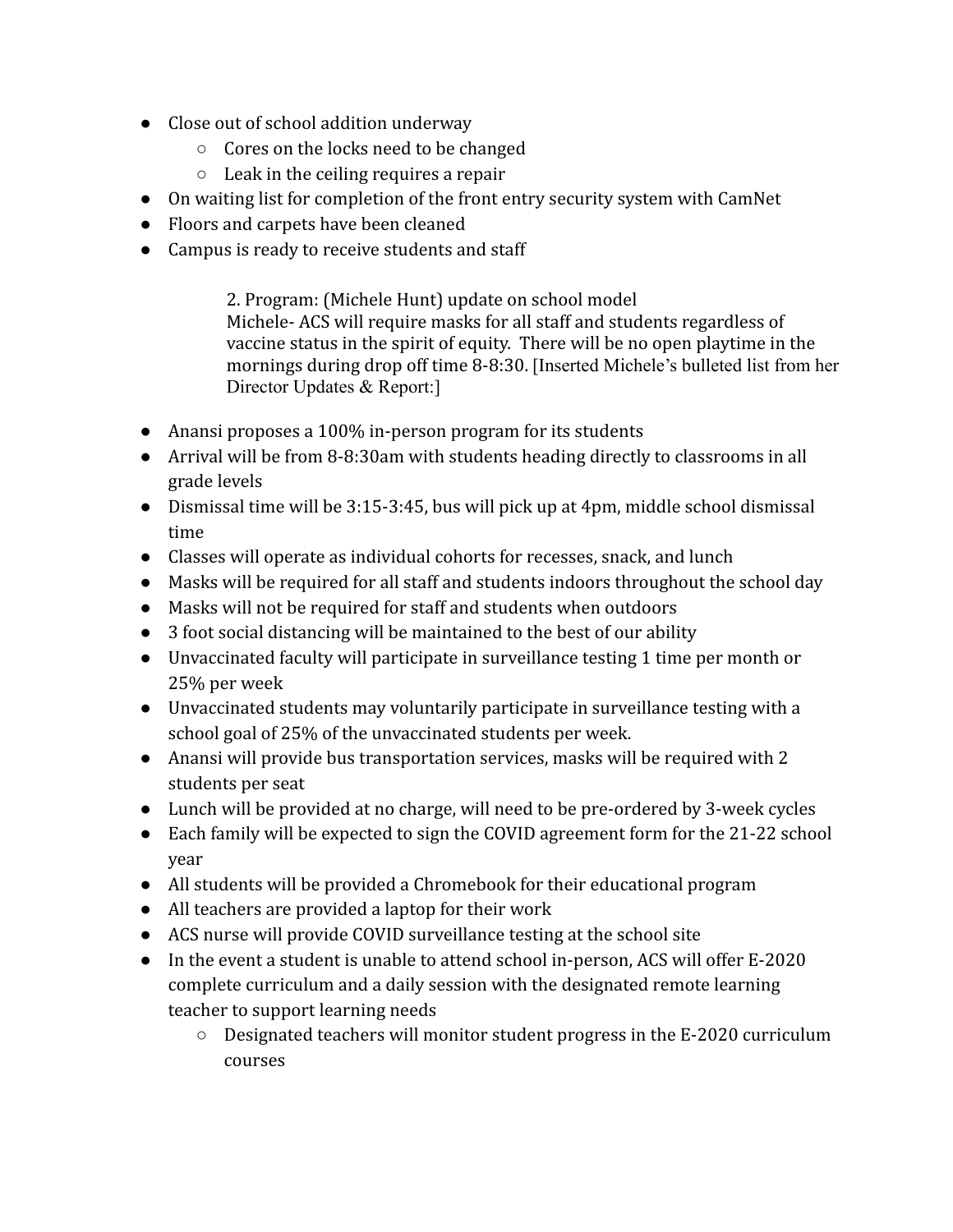- Special education services will be provided to the student remotely, if the student has an IEP.
- $\circ$  Remote learning will require a minimum of a one semester commitment
- Family Navigator will conduct a weekly check in with remote students
- In the event a class is required to quarantine due to a COVID exposure, the grade level teacher will be prepared to provide a remote learning model for the time period of the quarantine and the students will take their Chromebook and student materials home for the duration of the quarantine
- Cleaning will follow COVID safe practices

## 3. Council Development: (Jake) *to be discussed with Old Business and Recruitment for New Board Members.*

4. School Advocacy: (Michele)[Inserted Michele's bulleted list from her Director Updates & Report:]

Nothing is being asked of the Governance Council at this time. The director is working to attend a meeting with the governor tomorrow to represent the needs of charters. Director has been asked to set up a meeting with Senator Gonzales to discuss a rotating facility fund through the state for charter schools (continuation from last legislative session). Director proposes the governance council seeks to host Senator Gonzales and Representative Ortez in September once school is underway.

> 5. Parent Advisory (FAC): [Inserted Michele's bulleted list from her Director Updates & Report:]

The Friends of Anansi Charter School seek the support of the governance council members on Monday, Aug 9, 2021 from 8-12 for the outdoor family engagement fair to kick off the school year. They seek the assistance of the GC members to work the tables and interact with families in signing up to volunteer, answer questions, and assist them in understanding the work of the Friends and the Governance Council.

## D. Director's Report

1. August PD Plan [Inserted Michele's bulleted list from her Director Updates & Report:]

The director has provided a basic orientation and training to the new employees. See the attachment for the schedule of PD during the in-services days prior to starting school on August 10, 2021. The strategic plan will be presented at the August governance council meeting.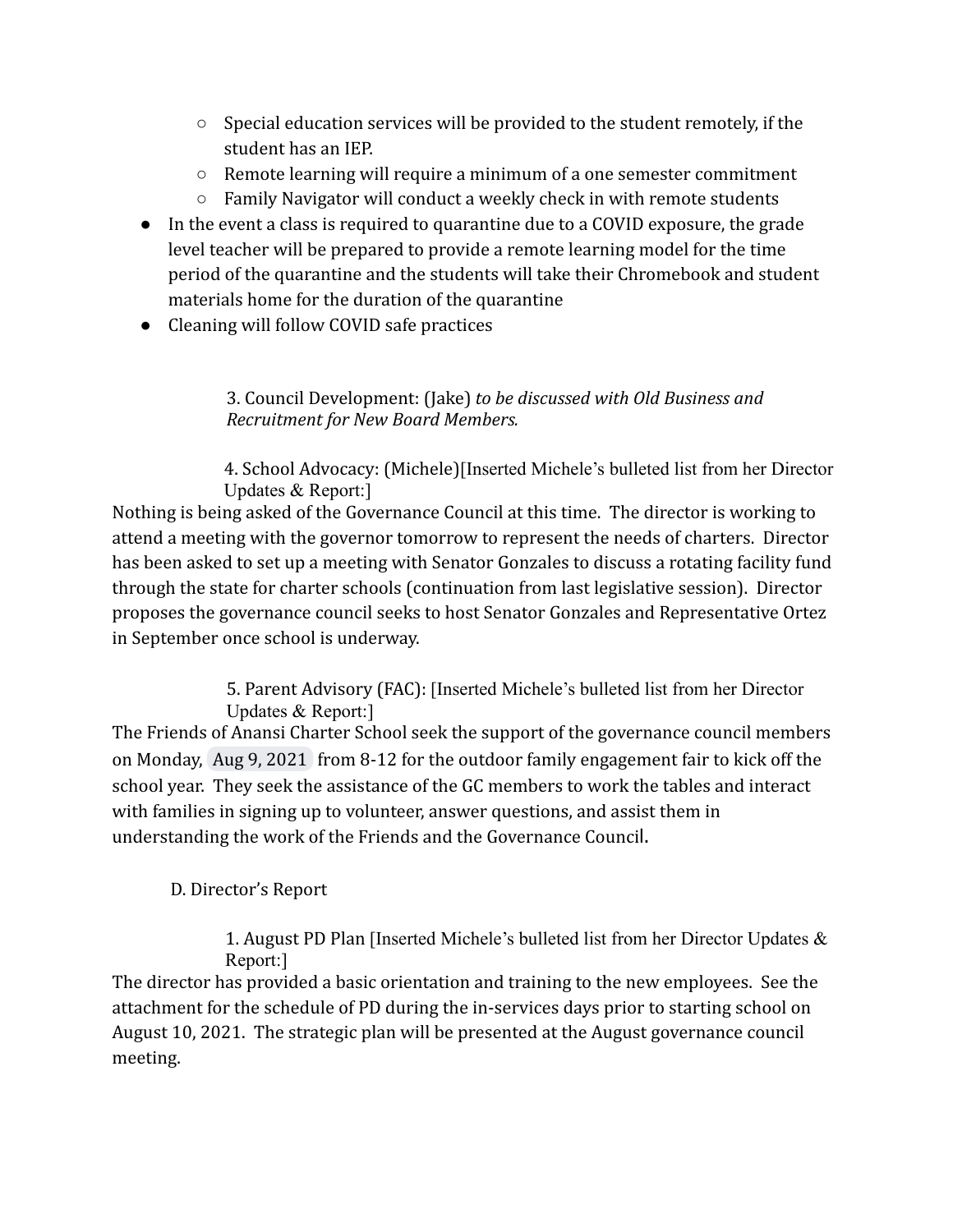2. Partnerships with Inspire for after school programs and FITTaos for enrichment [Inserted Michele's bulleted list from her Director Updates & Report:]

Anansi will partner with Inspire for the lunch program, after school program, and substitute teachers**.** The lunch contract was approved by the NMPED with Inspire as an approved lunch vendor. Inspire will deliver the food and assist with set-up of the lunch each day. Anansi will be responsible for cleaning up after lunch. In addition, we are working together to license our after care rooms so that we can offer a free of charge after school program for our students. We are linking also to make use of the trained additional staff from the summer school-age student program run by Inspire. The Embudo Valley Tutoring Association, (EVTA) will be assisting with after school tutoring and will provide the teacher for the remote learners if Anansi has any. Finally, we will design outdoor learning opportunities with FITTaos for the Friday after school program and for our K-8 school programming.

## V. New Business

- A. Consideration and approval: Ancillary Staff Contracts and Nurse Contract
- 1. Martie Lockwood (OT Contract)

*MOTION: I, Jake Caldwel, move that the Anansi Charter School Governance Council approve the contract for Martie Lockwood at \$16,140 plus gross receipts tax as presented by Michele Hunt. Leilani Dean seconded. X All Approved {X indicates All Approved}*

2. Alex Judycki (COTA Contract)

*MOTION: I, Jake Caldwell, move that the Anansi Charter School Governance Council approve the contract for Alex Judycki not to exceed \$24,400 plus gross receipts tax, with the updated date of Aug 2,2021, as presented by Michele Hunt. Elaine Taylor seconded. X All Approved {X indicates All Approved}*

3. Areana Dru (Druane Payne, SLP Contract)

*MOTION: I, Jake Caldwell, move that the Anansi Charter School Governance Council approve the contract for Areana Dre for \$39,816 plus gross receipts tax*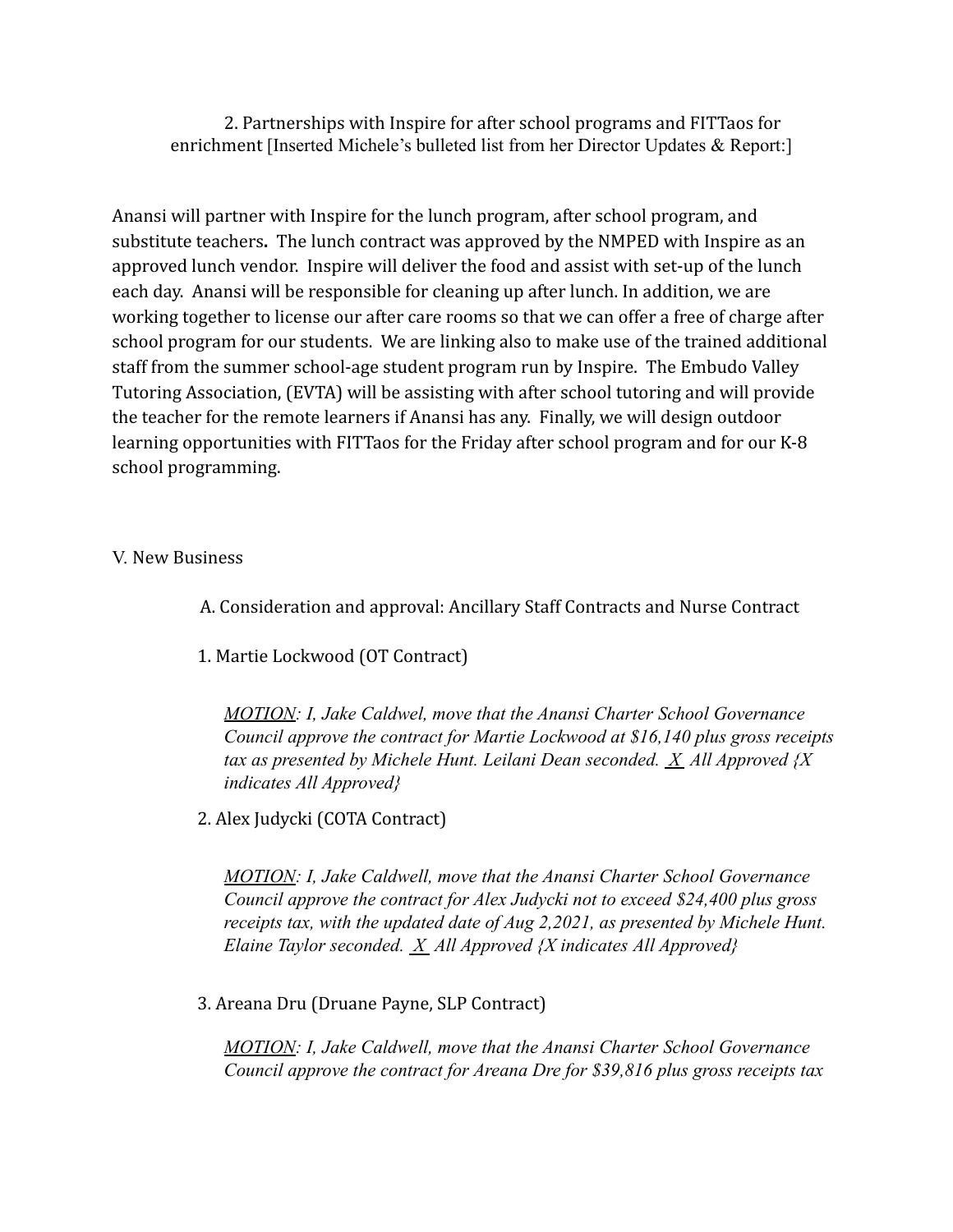*and travel, as presented by Michele Hunt. Iris Thornton seconded. X All Approved {X indicates All Approved}*

4. Elizabeth (Betsy)Coniglio (Nurse Contract)

*MOTION: I, Leilani Dean, move that the Anansi Charter School Governance Council approve the contract for Elizabeth Coniglio for \$17,100 plus gross receipts tax, as presented by Michele Hunt. Iris Thornton seconded. X All Approved {X indicates All Approved}*

B. Governance Council Officers FY22 - Discussion included that officers were voted in November 2020 due to covid, and the need for recruitment of new members before electing new officers. Leilani Dean has agreed to be Secretary for the interim.

C. School Model for FY22 (based upon Reentry Toolkit Requirements)

*MOTION: I, Jake Caldwell, move that the Anansi Charter School Governance Council approve the ACS School Model for FY22 (based upon Reentry Toolkit Requirements) and will address and update evolving policies as needed, as presented by Michele Hunt. Elaine Taylor seconded. X All Approved {X indicates All Approved}*

D. Consideration and possible approval: FY22 Lunch Contract Inspire Lunch Services (approved by NMPED)

*MOTION: I, Jake Caldwell, move that the Anansi Charter School Governance Council approve ACS FY22 Lunch Contract Inspire Lunch services with the condition that revisions be made to the contract for items 7-12 modifying to reflect vendors responsibilities and transportation. And that item 14 be either rewritten or removed (as Anansi will not be indemnifying any party), as presented by Michele Hunt. Amy Trevino seconded. X All Approved {X indicates All Approved}*

#### VI. Old Business

A. Recruitment for New Board Members Jake will follow up with a parent who wished to be contacted once the school year began. Leilani is talking with a couple of school families who have expressed interest in joining GC.

B. Discussion & Planning Family Orientation (Engagement Fair)